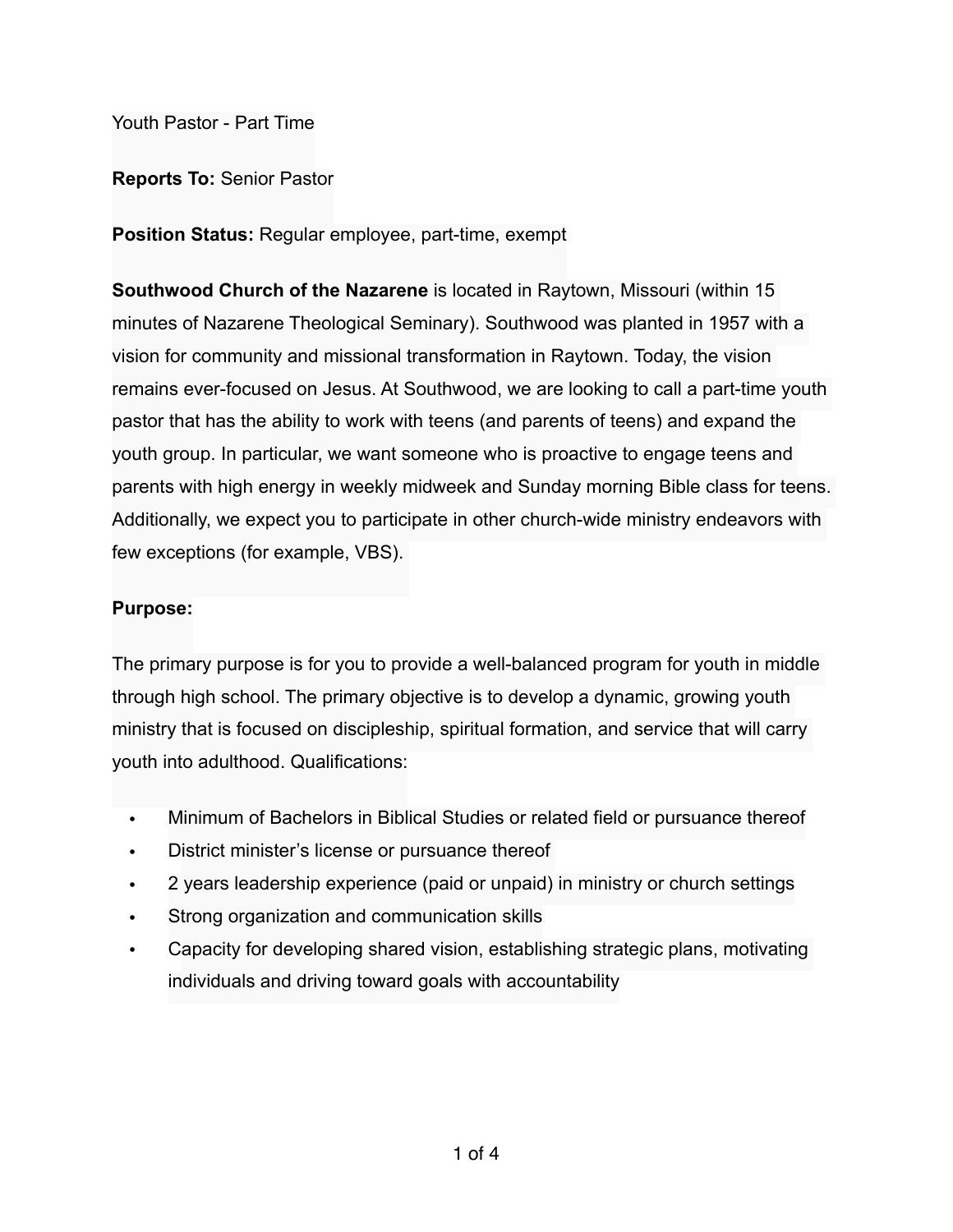### **Personal Responsibilities:**

- Relationship with Jesus Christ
- Grow in faith and obedience to God through personal Bible study and prayer
- Participate in at least one Small Group or Sunday School class
- Support this local church through attendance, ministry and tithing
- Fully support the doctrine of The Church of the Nazarene
- Pray regularly for the youth ministry volunteers and youth

# **Youth Responsibilities:**

- Serve as the main spiritual guide to the youth
- Develop and implement a program of teaching and discipleship to youth
- Reach out to new youth and parents to invite and encourage them to participate
- Train and involve youth and youth leaders in evangelism and outreach activities
- Involve youth in ministry, community outreach and mission projects
- Be available for counseling.
- Participate in retreats, camps and activities at district and regional level
- Support youth in their school setting, including attending athletic, musical/drama and other events

### **Ministry to Parents:**

- Reach out to parents to invite and encourage their children to participate in youth group
- Be available to parents to discuss issues related to their youth / ministry program
- Encourage parents to participate at events

### **Ministry to Youth Leaders:**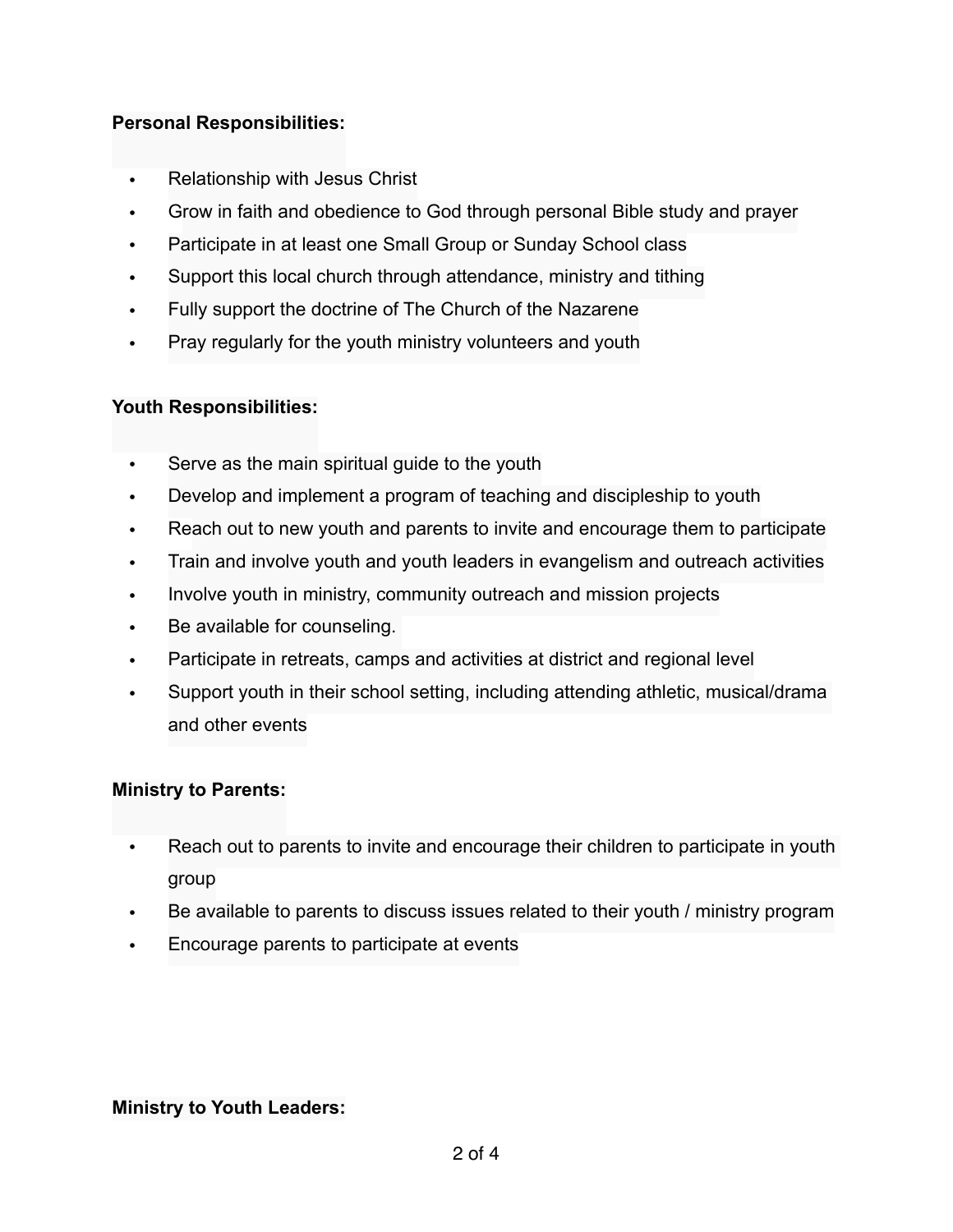- Enlist men and women youth workers to be helpers/leaders for teens
- Lead regular leadership meetings with youth leaders
- Provide training opportunities at church or district levels if this arises

#### **Administrative Responsibilities:**

- Sexual Abuse Awareness Training
- Policies & Procedures Awareness
- Criminal Background Check

# **Average Estimated Hourly Breakdown (at 10 hours)**

- 4 hours allotted preparation for midweek and Sunday morning youth group
- 2 hours allotted for hosting weekly midweek youth service (you have flexible oversight of timeframes but must arrive early and leave last)
- 1 hour for hosting Sunday morning youth class
- 1 hour for social media involvement and church website updating (ever-changing: discuss with senior pastor)
- 2 hours for incidental ministry involvement—including visiting teens in their life endeavors (e.g., sport games), meetings with pastor(s) / leaders, church-wide ministry endeavors, occasional preaching/preparation, and occasional youth special events we expect you to plan and host periodically. It is the nature of the position that every week will differ in hour count in this area. For example, one week may have e.g., none, and another an 8+ hour "teens lock-in" or youth Sunday service planned in conjunction with other leadership.

Note: This is an average hourly breakdown. Hours may fluctuate but with little average variance from this overall scheme.